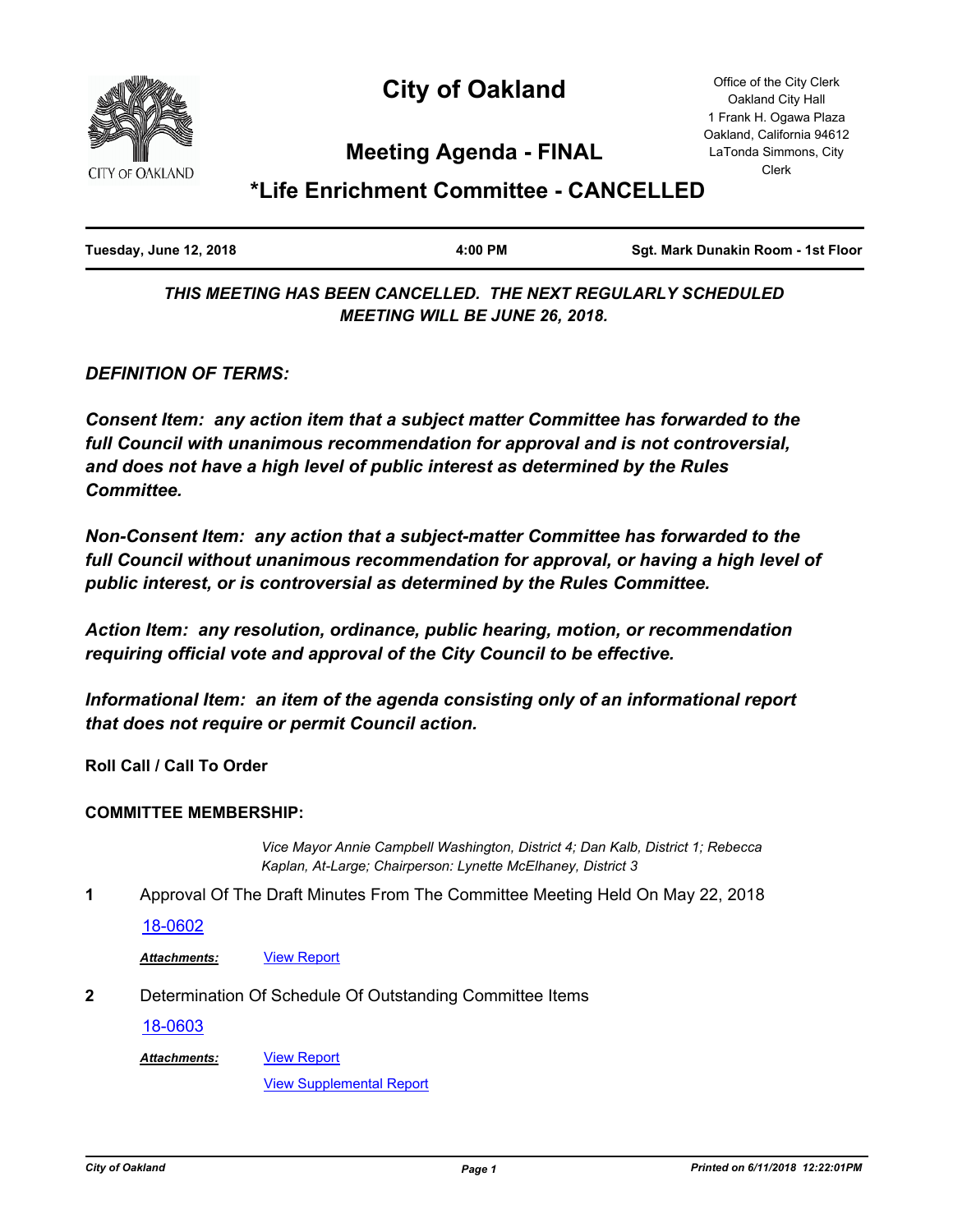| Subject:<br>From:<br>18-0568                        |                                                                                     |                                                                                                                                     |                                                                                                                                                                                                                                                                                                                                                                                                                                                                                                                                                                                                                                        |  |
|-----------------------------------------------------|-------------------------------------------------------------------------------------|-------------------------------------------------------------------------------------------------------------------------------------|----------------------------------------------------------------------------------------------------------------------------------------------------------------------------------------------------------------------------------------------------------------------------------------------------------------------------------------------------------------------------------------------------------------------------------------------------------------------------------------------------------------------------------------------------------------------------------------------------------------------------------------|--|
| Attachments:                                        | <b>View Report</b>                                                                  |                                                                                                                                     |                                                                                                                                                                                                                                                                                                                                                                                                                                                                                                                                                                                                                                        |  |
| <b>Legislative History</b>                          |                                                                                     |                                                                                                                                     |                                                                                                                                                                                                                                                                                                                                                                                                                                                                                                                                                                                                                                        |  |
|                                                     | 5/24/18                                                                             | *Rules & Legislation<br>Committee                                                                                                   | Scheduled to the *Life Enrichment<br>Committee                                                                                                                                                                                                                                                                                                                                                                                                                                                                                                                                                                                         |  |
| Subject:<br>From:<br>18-0570                        |                                                                                     | Oakland Commission On Aging Annual Report Of 2018<br>Recommendation: Receive The Oakland Commission On Aging Annual Report For 2018 |                                                                                                                                                                                                                                                                                                                                                                                                                                                                                                                                                                                                                                        |  |
| Attachments:                                        | <b>View Report</b>                                                                  |                                                                                                                                     |                                                                                                                                                                                                                                                                                                                                                                                                                                                                                                                                                                                                                                        |  |
| <b>Legislative History</b>                          |                                                                                     |                                                                                                                                     |                                                                                                                                                                                                                                                                                                                                                                                                                                                                                                                                                                                                                                        |  |
|                                                     | 5/24/18                                                                             | *Rules & Legislation<br>Committee                                                                                                   | Scheduled to the *Life Enrichment<br>Committee                                                                                                                                                                                                                                                                                                                                                                                                                                                                                                                                                                                         |  |
| Subject:<br>From:<br>18-0556                        | Recommendation: Adopt A Resolution Adopting The Oakland Cultural Plan "Belonging In |                                                                                                                                     |                                                                                                                                                                                                                                                                                                                                                                                                                                                                                                                                                                                                                                        |  |
| Sponsors:                                           |                                                                                     |                                                                                                                                     |                                                                                                                                                                                                                                                                                                                                                                                                                                                                                                                                                                                                                                        |  |
| Attachments:                                        | <b>View Report</b>                                                                  |                                                                                                                                     |                                                                                                                                                                                                                                                                                                                                                                                                                                                                                                                                                                                                                                        |  |
| <b>Legislative History</b>                          |                                                                                     |                                                                                                                                     |                                                                                                                                                                                                                                                                                                                                                                                                                                                                                                                                                                                                                                        |  |
|                                                     | 5/24/18                                                                             | *Rules & Legislation<br>Committee                                                                                                   | Scheduled to the *Life Enrichment<br>Committee                                                                                                                                                                                                                                                                                                                                                                                                                                                                                                                                                                                         |  |
| Subject:<br>From:<br><u>18-0623</u><br>Attachments: | <b>View Report</b>                                                                  |                                                                                                                                     |                                                                                                                                                                                                                                                                                                                                                                                                                                                                                                                                                                                                                                        |  |
|                                                     |                                                                                     | <b>Cultural Affairs</b><br>Res. No. 77967 C.M.S.                                                                                    | Youth Advisory Commission Annual Report of 2018<br>Human Services Department<br>Recommendation: Receive The Annual Report Of The Oakland Youth Advisory<br><b>Commission For Fiscal Year 2017-2018</b><br>Human Services Department<br>Adoption of the Oakland Cultural Plan<br>Oakland: A Cultural Development Plan"<br>Office Of The City Administrator<br>Renaming Isabella Street In Honor Of Rev. Newton Carey Jr<br>Vice Mayor Annie Campbell Washington<br>Recommendation: Adopt A Resolution Renaming Isabella Street Between West Grand<br>Avenue and San Pablo Avenue, 'Newton Carey Jr Way', Per The Process Established By |  |

*Pursuant to Rule 28(b) of Resolution 87044 C.M.S., this item was added to this agenda.*

### **Open Forum (TOTAL TIME AVAILABLE: 15 MINUTES)**

### **Adjournment**